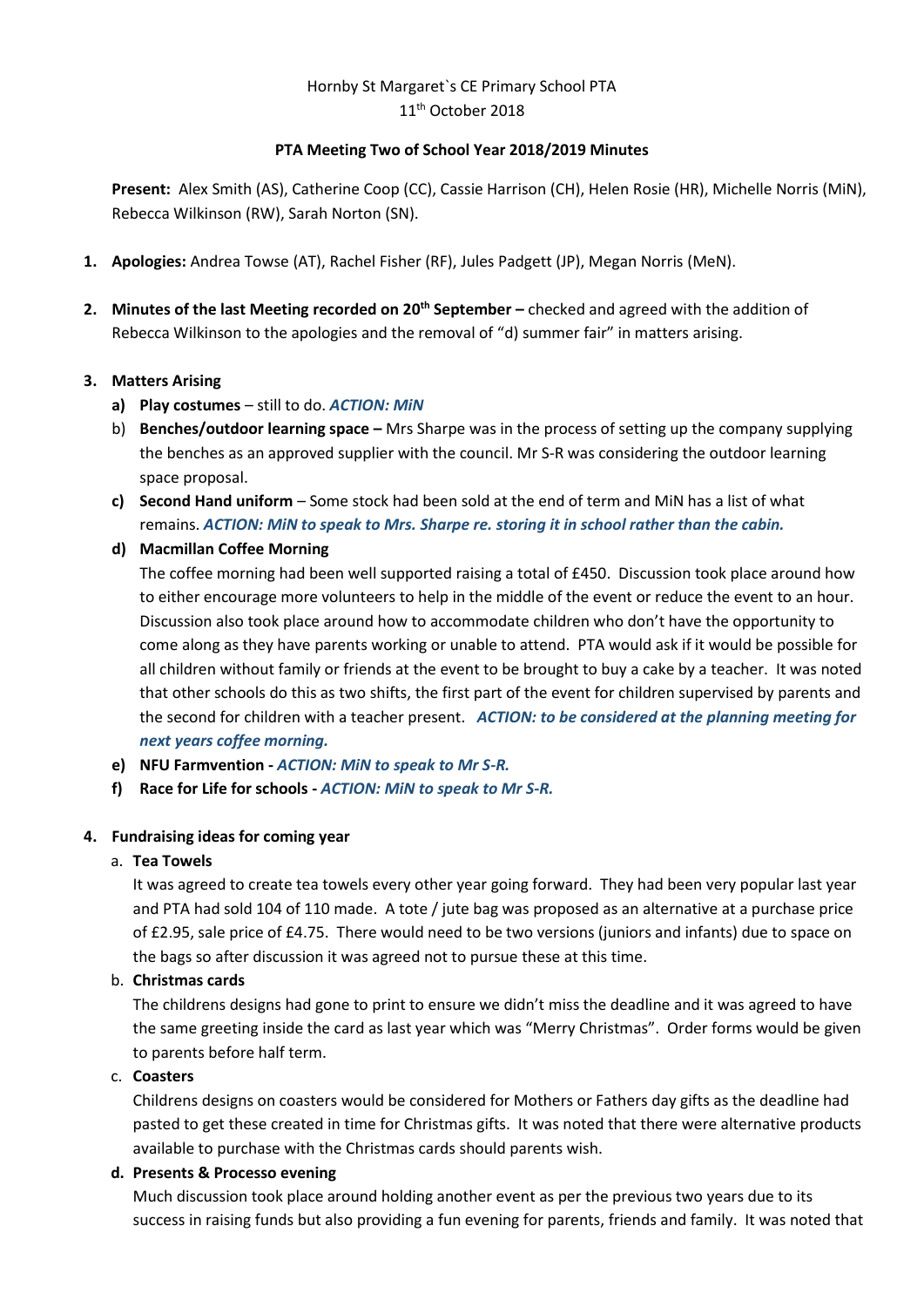most of the profit was raised through the sale of prosecco. Sadly Jess Draper who took the main lead in organising and publishing the event no longer had a child attending the school so it was agreed to try something different this year. AS agreed to lead arrangements for hosting a race night instead. A date of Friday 23<sup>rd</sup> November was proposed to be held at school. Tim Smith (TS) was a licencee so MiN would liase to organise a bar licence and establish if we could make savings through Tim. Alcohol and soft drinks would be sourced as cheaply as possible through AS or the local shop/supermarket on sale or return if possible. It was agreed that the event would be for adults associated with the school and we wouldn't advertise locally but encourage parents to bring along friends and family. Tickets would be sold in advance so PTA would know how many to cater for. A small raffle bought from PTA funds would be run. Bets would be kept to £1 and RW would assist with this. MiN would advertise the date in the newsletter before half term and a meeting would be arrange to finalise plans. *ACTION: AS & MiN*

## e. **Christmas Fair**

A date of Saturday 1<sup>st</sup> December was suggested and would be checked with Mr SR. It was agreed to follow the usual format of events. MiN would set a date with Mr SR for a mufty day in return of raffle prizes at least two weeks before the Fair. HR agreed to create the raffle prize hampers from donations. The white pre-printed raffle tickets would be used for on the day sales and sales via bookbags before the event. It was agreed to run the sweet filled jar decorating competition again and sell the jars at the fair for £1. Further details would be finalised at a later meeting.

#### f. **Disco**

It was agreed to host a disco one Friday immediately after school sometime in the Spring term. A date would be set and further details discussed after Christmas if agreed with Mr SR. It was hoped that some teachers would stay along with parents who would be asked to supervise their children. PTA would consider hiring a DJ or enlisting a parent volunteer to be in charge of music and lighting. It would be for the full school, £2 ticket charge, £1 hotdogs and 20p sweet selection was suggested.

#### **g. Family Social Event Sports Day**

It was agreed to look into holding a social event following sports day since a lot of parents and family usually attend. Rounders, followed by refreshments and food were suggested and would be discussed at a later date.

#### **h. Keyrings**

PTA could source personalised lego keyrings attracting a £1 profit per keyring, sale price £3.25.

#### **i. M&S with school**

MiN would look into registering school with M&S as parents shopping for uniform could raise money (5% cashback) for the PTA at no cost to themselves in a similar way to easy fundraising.

#### **j. Matchbox Challenge**

It was agreed to run a fun matchbox challenge in the spring or summer term, where children get sponsored for collecting as many items into a matchbox as possible. Every child could be rewarded with a lolly and prizes given to an infant and junior winner for the most items in the matchbox.

#### k. **Other events**

Lots of brainstorming over other events took place, suggestions such as family BBQ, picnic, camp over etc. It was agreed to hold the following events, details to be finalised nearer the time:

- i. Spring Jumble Sale (inc bags to school collection following it)
- ii. Summer Fair
- iii. Cake sales
- iv. Ice cream sales

## **5. AOB**

#### **a. Presents from Santa**

It was agreed that PTA would fund presents to all children from Santa. MiN would source personalised chocolate from Thorntons as gifts for each child in school.